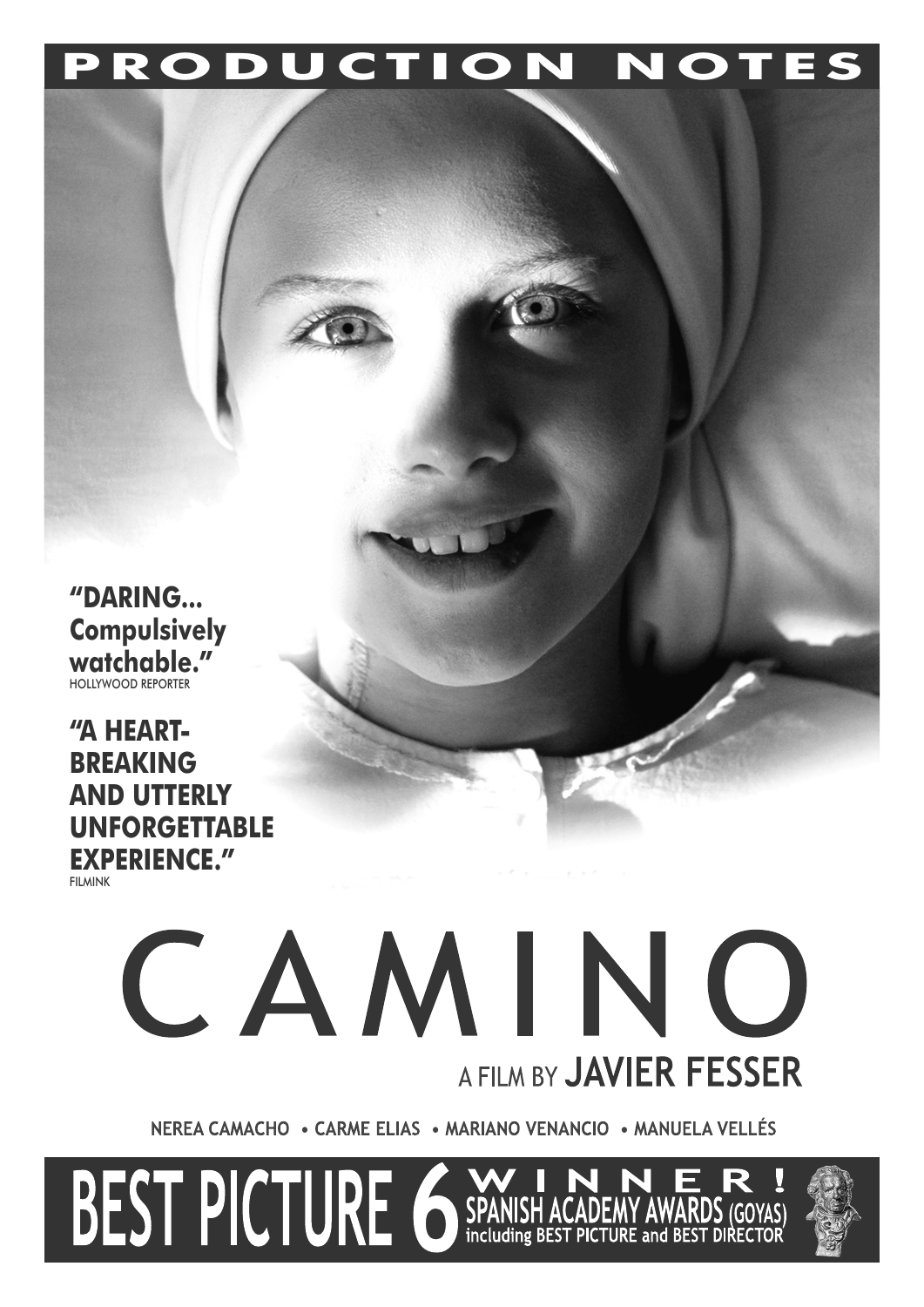## $\begin{pmatrix} 1 & 1 \\ 1 & 1 \end{pmatrix}$ a film written and directed by JAVIER FESSER produced by PELÍCULAS PENDELTON & MEDIAPRO

#### **CONTENTS**

TECHNICAL DATA SYNOPSIS TREATMENT NOTE FROM THE DIRECTOR THE PROJECT THE CAST THE CHARACTERS THE ACTORS: FILMOGRAPHY THE CREW THE DIRECTOR: FILMOGRAPHY THE PRODUCERS: FILMOGRAPHY REVIEWS /REVIEW QUOTES

#### **CAMINO. TECHNICAL DATA**

| Películas Pendelton / Mediapro                      |
|-----------------------------------------------------|
| Madrid, Ciudad Real, Guadalajara, Pamplona, Almería |
| 13 WEEKS                                            |
| <b>HD</b>                                           |
| PROJECTION FORMAT 35 MM 1:2,35                      |
| <b>Dolby Digital</b>                                |
| Spanish, English Subtitles                          |
| 143 mins                                            |
| M                                                   |
| The Other Films                                     |
|                                                     |

FTP DETAILS for downloading high-res images.

| Host: ftp.cinemanova.com.au          |
|--------------------------------------|
| Used ID: novamedia@cinemanova.com.au |
| Pasword: novamedia9                  |

| <b>New Connection</b>                      |                             |  |  |
|--------------------------------------------|-----------------------------|--|--|
| Make a new connection to this FTP account: |                             |  |  |
| Host:                                      | ftp.cinemanova.com.au       |  |  |
| User ID:                                   | novamedia@cinemanova.com.au |  |  |
| Password:                                  | novamedia9                  |  |  |
|                                            |                             |  |  |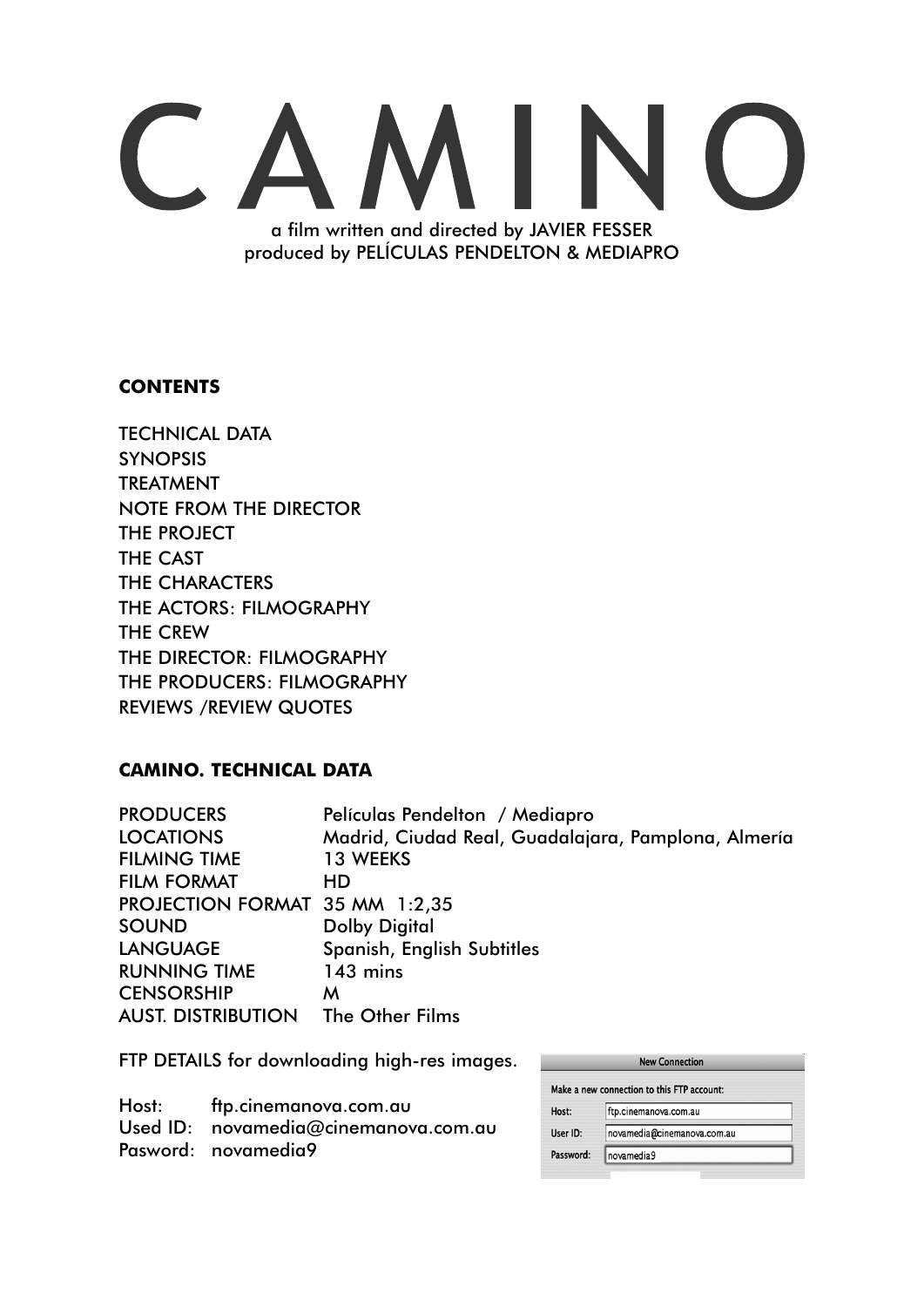#### **CAMINO. SYNOPSIS**

CAMINO is an adventure of the emotions inspired by the real-life story of a captivating eleven-year-old who is faced with two completely new situations in her life: falling in love and dying. Above all else, CAMINO is a radiant light able to shine through every gloomy door closing across her path in an attempt to shroud in darkness her desire to live, to love and to feel the full depth of her happiness.

#### **CAMINO. TREATMENT**

#### Pamplona, June 2001

Camino, a lovely little girl of eleven, is living her very last moments in a hospital room. Surrounded by relatives, friends, priests and an unusually large number of medical staff, she is an almost supernatural example of serene and peaceful death. In this saintly atmosphere, just as her demise seems inevitable, something extraordinary takes place in the room.

#### Some months earlier.

Camino is a little girl in Madrid who goes to school just like everyone else and who plays and shares her dreams with her friend Begoña. She also has a very close relationship with her mother, who has brought her up in her own "bullet-proof" religious faith around which she centres everything in their lives.

At an age when everything is continually changing, she is confronted by something completely new and unexpected: falling in love. It is here, in the midst of this wonderful emotional adventure, that the first symptoms of a cruel disease make their appearance. A strange and particularly aggressive tumour begins to sap away her life and robs her, little by little but with painful precision, of each and every one of her dreams.

Camino's father is a man who is willing to give up everything for his daughter but does not know how to cope when tragedy strikes. He is Camino's sole confidant in the platonic love story that unravels in Camino's mind like a fairy tale. José is in dramatic contrast with the fortitude displayed by Gloria, the mother, who gradually encourages the idea that Camino is an extraordinary being and that everything that happens to her is the will of God who has chosen her daughter from among millions of human beings.

The dramatic advance of Camino's illness, requiring the surgeon's knife on three occasions and which wastes away her body leaving her unable to move, is very hard to bear for the parents, who each experience a radically different ordeal.

The process gradually destroys José, who is utterly unprepared for the loss of the most precious thing to him in the world, while the idea takes root in his wife that what is happening picks them out as them privileged beings. Above all, however, the pain and suffering that befalls Camino merely nourishes the love in the heart of the child, who applies her unshakable faith to her experience of a love affair with a being she cannot see or touch.

Nuria, her older sister, is a major void in her life. A member of Opus Dei and cut off from her family, Nuria embodies what their mother's circle expects from Camino.

Nearing the final instants of the child's last breath (to which the story returns at the end of the film) Camino dies, but a "miracle" occurs because she does so at the peak of the happiest moment in her life, truly feeling embraced and loved by the boy she has spent months dreaming of, and whose image has allowed her to withstand the terrible illness that has devoured her. CAMINO is a story of love and – most of all – of generosity and selflessness.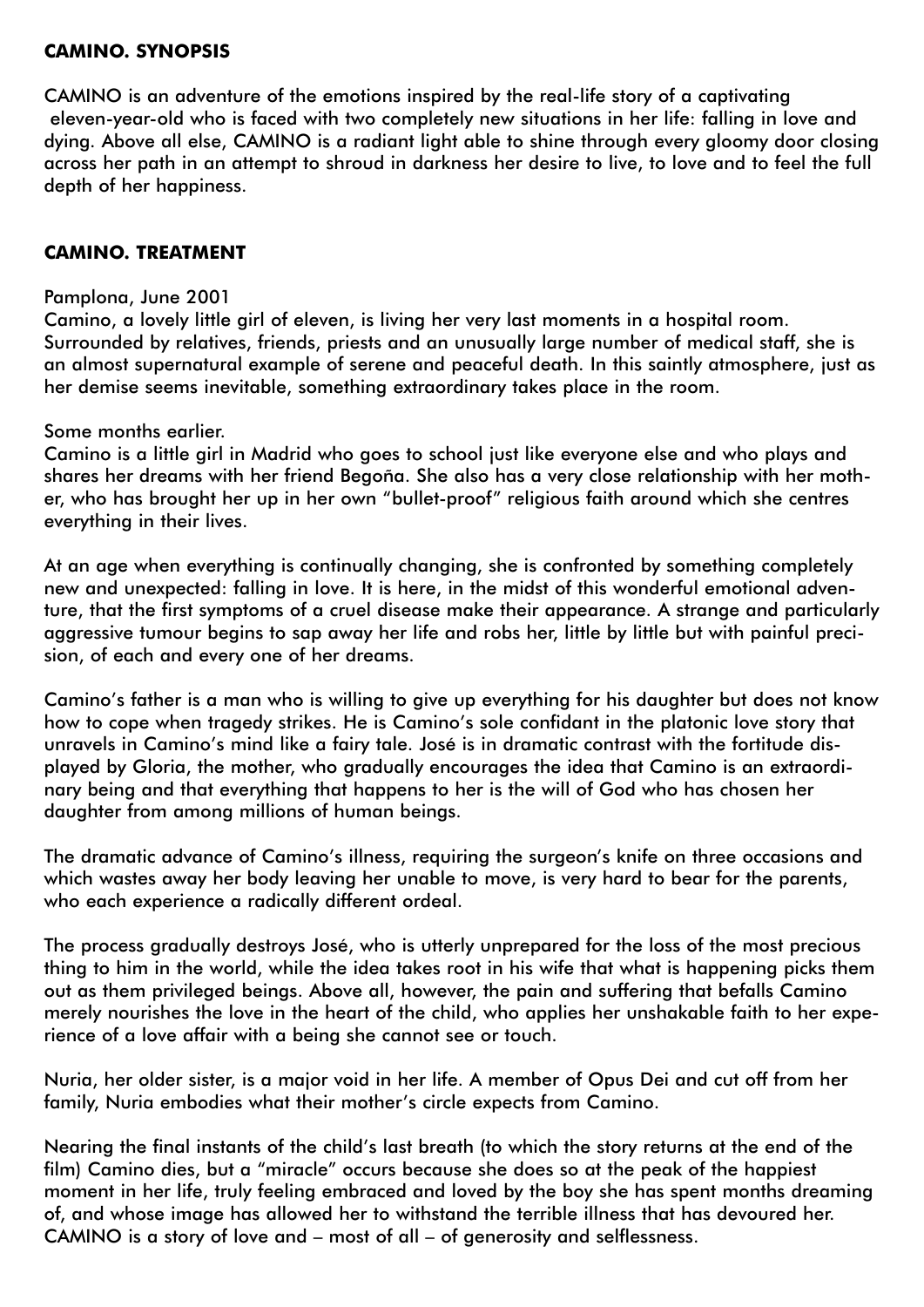#### **CAMINO. NOTE FROM THE DIRECTOR**

CAMINO is a love story, a tale of first love that is never forgotten, that demands nothing and yet moves mountains. It is an adventure of the human heart; the crossroads where the wellbeing of the body and the soul, pain and bliss, faith and reason, serenity and fear, light and darkness converge. All this is possible without departing from the real world, since even the world of dreams and nightmares experienced by Camino belong to reality. What goes on in our heads while we sleep exists too, and it has strong links to what happens during our waking hours.

This is a film about characters made of flesh and blood, with their thoughts, who see life from different stances, whose points of view are sometimes so diametrically opposed that coexistence necessarily strikes up contradictions between them, affecting both sides. All except Camino, an extraordinary, resplendent being who displaying a wholly unsuspected maturity takes the most fair and wise determination: the quest for true love in the face of the direst adversity.

After learning of an unusual sequence of events, I set out on an exhaustive search for documentation on many other cases of saintly lives and on the true mode of operation within the Opus Dei which ended up in a fascinating research project on the subject of people's innermost feelings.

In-depth knowledge of the testimonies and experiences of others who think quite differently to ourselves is an enriching experience when, far from attempting to prove them wrong, we try to get into their shoes. This is how I have become convinced that I could have ended up being any of the characters in this film: any one of them at all!

I hope I have succeeded in conveying all the things that those stories have suggested to me, devoid of stereotype and prejudice and leaving plenty of room for the spectator. My own position is in fact just the opposite of what the title, CAMINO, seems to imply, on the lines of pointing to the path others should follow, singling anyone out or deciding who is right or wrong. Nothing could be farther from my intention with this film.

The only criticism in this tale is of those who are intent on preaching to others, imposing their views and beliefs – whether to praise Saint Benedict, to speak the local dialect or to support their favourite football team.

For me, CAMINO is a story that is packed with life, which in turn serves as an overwhelming argument in the struggle against sorrow.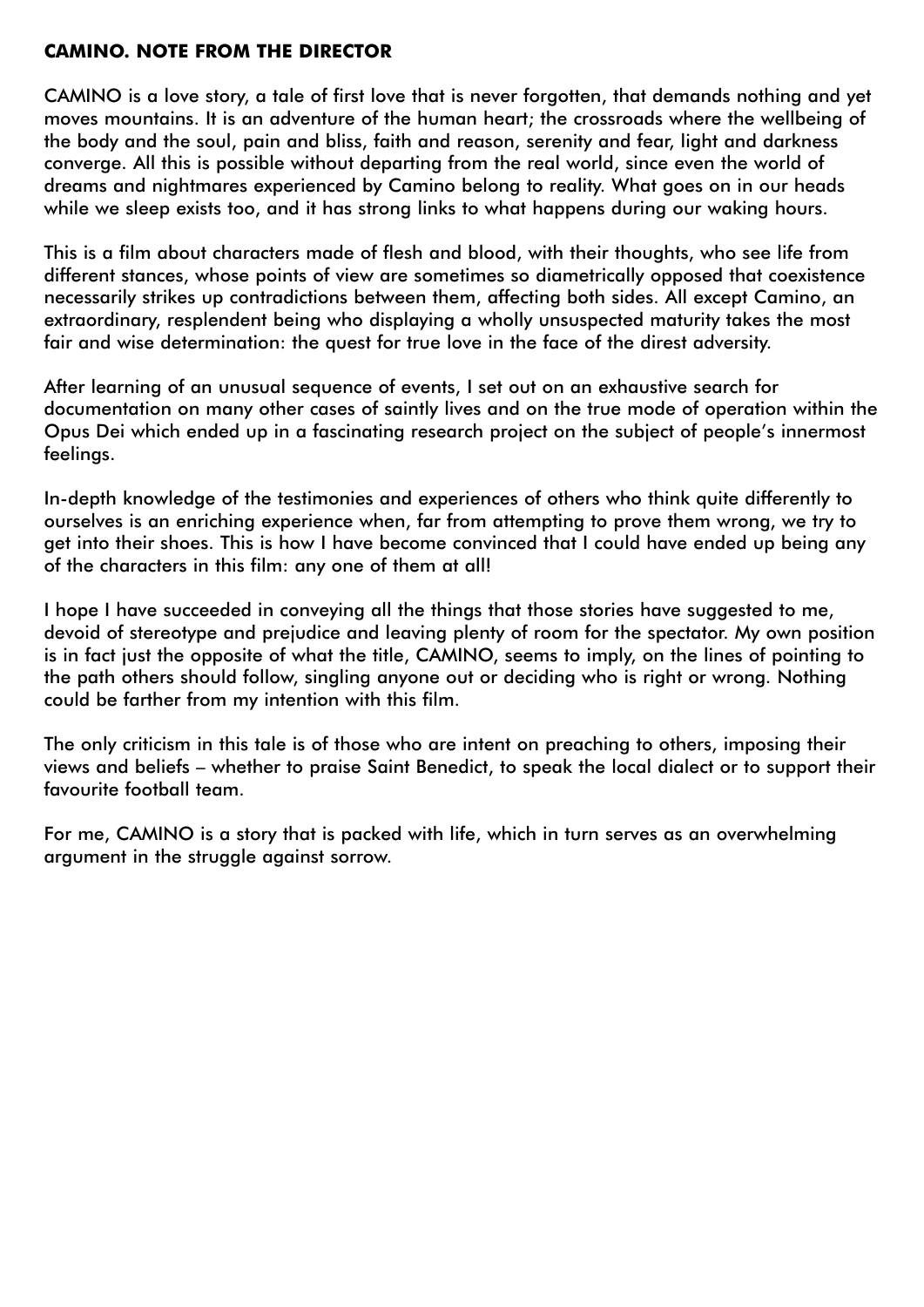#### **CAMINO. THE PROJECT**

I heard the story of Alexia González Barros 20 years ago, by chance, reading a book which gave a detailed account of her illness but, in fact, focused on the courage of this girl and her family in the face of suffering and death. That started everything off, because that tale sparked my curiosity and the need to find answers to things I am unable to understand: What does "to offer" suffering mean? How can one accept that grief and despair are a signal of God's love? How can one die contentedly at the age of fourteen? How would I behave under similar circumstances? In my search for answers to these questions, I came upon the story of Montse Grases, another adolescent who, from her deathbed, asked to be admitted to the Opus Dei; the case of Bernadette Soubirous, the clairvoyant of Lourdes who did not wish to cure her own blindness; the story of the shepherd children Lucía, Francisco and Jacinta, to whom the Virgin told her secrets in confession; the story of Mari Carmen García Valerio, the little girl who "gave herself to God"; the life of Saint Therese of Lisieux, and many others who felt privileged through their suffering because they saw in it a quality of beauty. All these characters, however, have in turn led me to discover other stories, much closer to home, which have allowed me to recreate faithfully and with great precision the medium in the midst of which all this takes on a special meaning: the Opus Dei. The testimony and experience of the large number of people who belong or have belonged to this congregation have made it possible for me to investigate probe in this closed and obscure world, known officially as "personal prelature".

I have not sought to discover members' data, behaviour or even beliefs. I have researched exclusively the background to the feelings of these people, driven by the fact that every one of them, in his or her own way, is on a quest for the same thing: happiness. And aren't we all?

Camino is meant to be a story told from an objective angle, free from prejudiced or stereotyped mindsets. A film which regards reality with a generous gaze, without judging it. Rather like an xray image. And this is precisely the reason for this film's bold, closely focused and severe quality.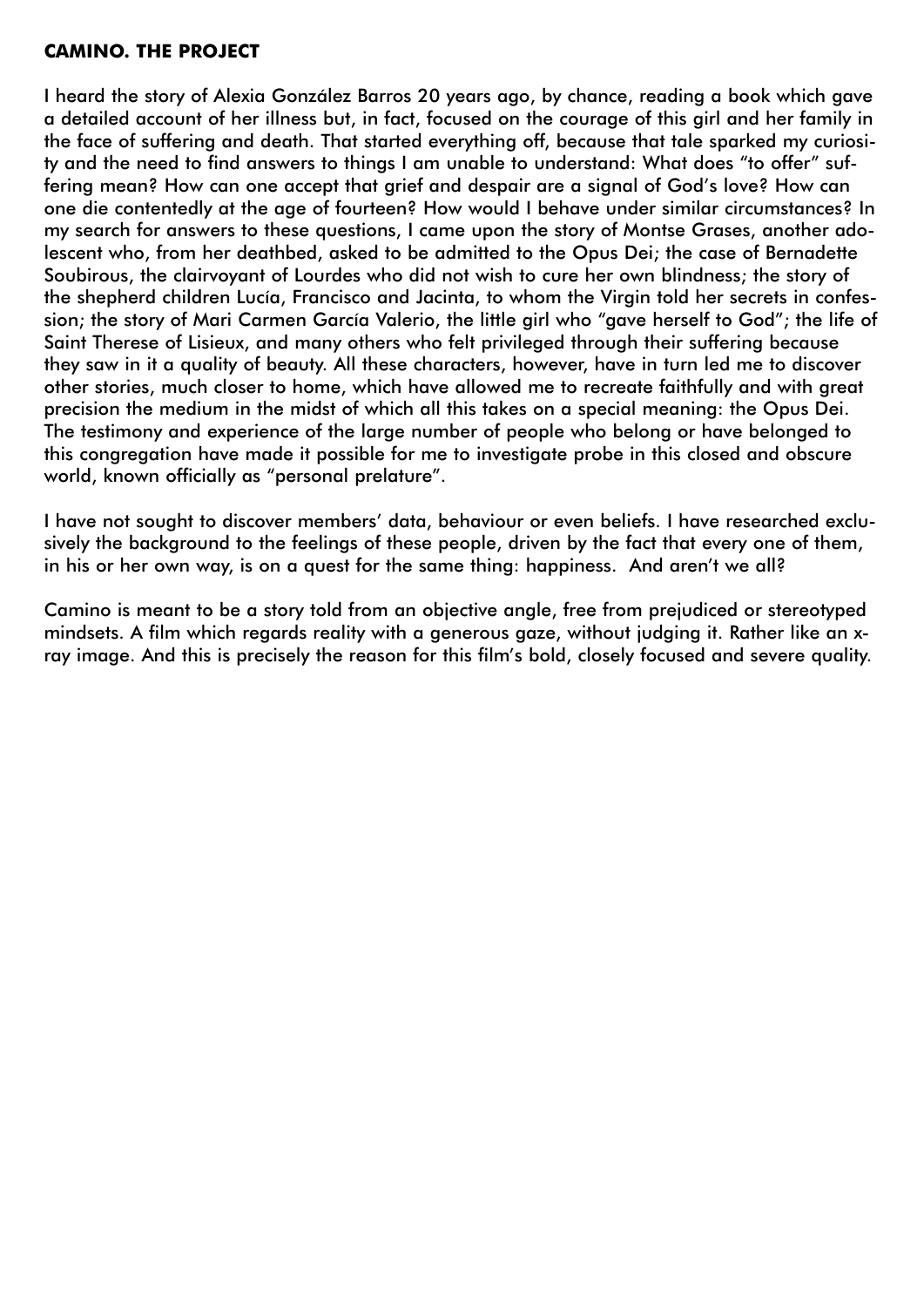### **CAMINO. THE CAST**

| <b>CAMINO</b>     | Nerea Camacho        |
|-------------------|----------------------|
| <b>GLORIA</b>     | <b>Carme Elias</b>   |
| <b>JOSÉ</b>       | Mariano Venancio     |
| <b>NURIA</b>      | Manuela Vellés       |
| <b>INÉS</b>       | Ana Gracia           |
| <b>TÍA MARITA</b> | Lola Casamayor       |
| <b>CUCO</b>       | Lucas Manzano        |
| DON MIGUEL ÁNGEL  | Pepe Ocio            |
| <b>BEGOÑA</b>     | <b>Claudia Otero</b> |
| <b>DON LUIS</b>   | Jordi Dauder         |
| MR. MEEBLES       | <b>Emilio Gavira</b> |
| <b>ELENA</b>      | Miriam Raya          |

#### **CAMINO. THE CHARACTERS**

#### CAMINO

An extraordinary, luminous and unique soul. At an age (11) when everything in life is continually changing and new options and possibilities are constantly opening up, Camino chooses LOVE above all else, and in doing so is an example of generosity and selflessness. Her heart is transparent, but nevertheless visible throughout the film. Her mother has other plans for her.

#### **GLORIA**

Camino's mother struggles stoutly against a role that is unrelentingly unkind to her. And when she finally prevails, it is one of the starkest but at the same time most beautiful moments of the film. Gloria has to live with a crushing sense of guilt constantly fed by her background and her peers.

#### JOSE

José is trapped. Camino's father is a portrait of uncertainty, disorientation and inability to face something as unnatural as the death of a daughter. This is precisely what makes him so real, of flesh and blood, with a soul. His eyes betray the tragedy deep inside: he has no alternative plans whatsoever.

#### NURIA

She is absence. She is fragility. She is virtue. She is unable to face her own existence. Camino's older and only sister, she was also a luminous, extraordinary being who is now powerless before the spectacle of the gradual, wretched waning of her own light, that renders her full of envy and admiration for her ailing sister.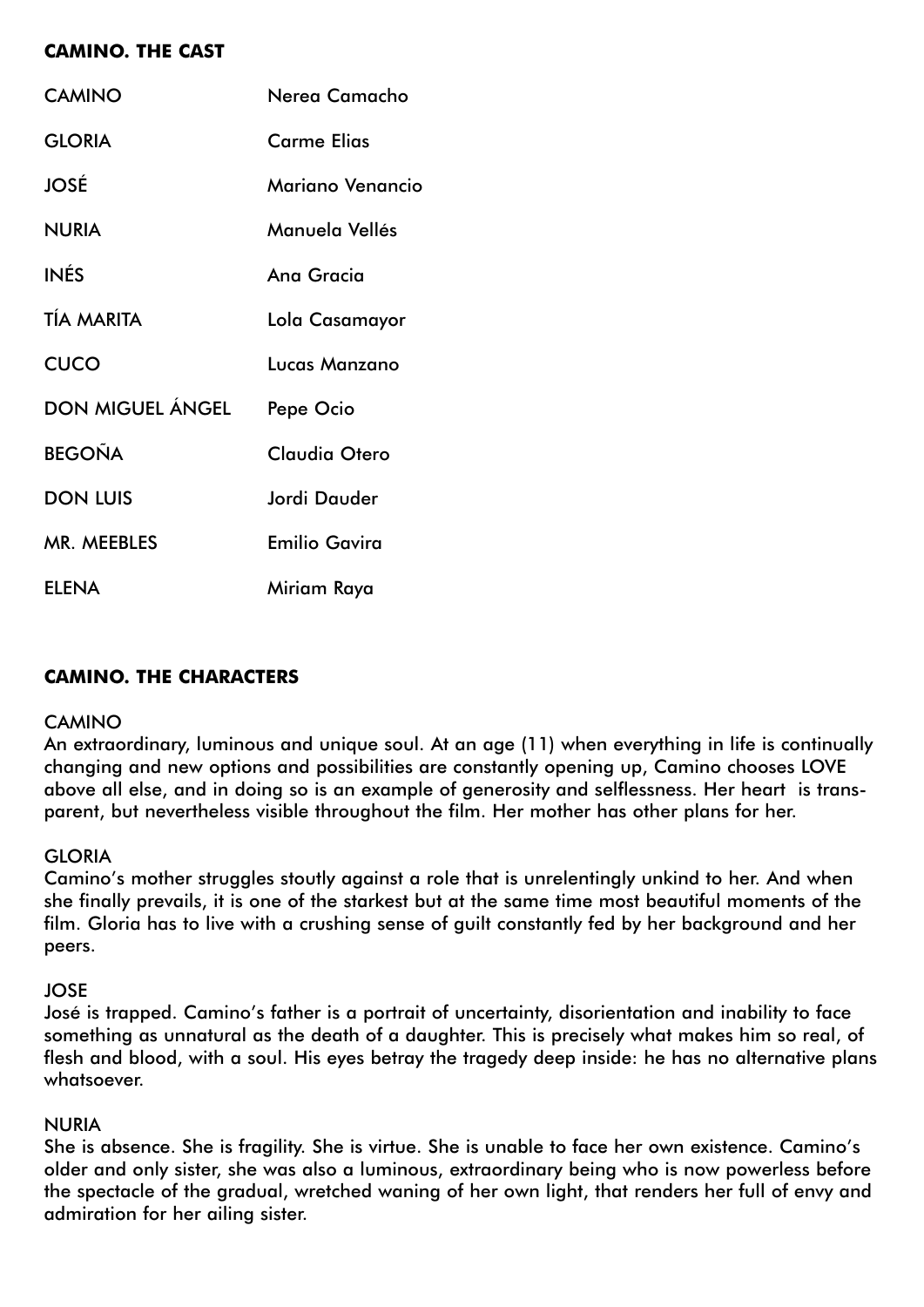#### **CAMINO. THE ACTORS: FILMOGRAPHY**

#### Nerea Camacho

In the film, the main character is played by Nerea Camacho, a new actress making her debut under the guidance of director Fesser. During the casting process, Nerea was considered a stunning discovery for her natural talent, her radiant beauty and spectacular photogenic qualities.

#### Carme Elias

FILMS: "CAMINO" - Director: Javier Fesser "ROUGH WINDS" - Director: Gerardo Herrero "CIEN MANERAS DE ACABAR CON EL AMOR" - Director: Vicente Pérez Herrero "BESTIARY" - Director: Vicente Pérez Herrero "MANOS DE SEDA" - Director: César Martínez "DON'T TELL ANYONE" - Director: Francisco Lombardi "PESADILLA PARA UN RICO" - Director: Fernando Feman Gómez "IN PRAISE OF OLDER WOMEN" - Director: Manolo Lombardero "MENOS QUE CERO" - Director: Ernesto Telleria "EL HOMBRE DE ARENA" - Director: Vicente Pérez Herrero "THE FLOWER OF MY SECRET" - Director: Pedro Almódovar "THE WORST YEARS OF OUR LIVES" - Director: Emilio M. Lázaro "LOS DE ENFRENTE" - Director: Jesús Garay "PONT DE VARSOVIA" - Director: Pere Portabella "PUZZLE" - Director: Luis José Comerón "STICO" - Director: Jaime De Armiñán "ENTRE PARENTESIS" - Director: Simón Fábregas "VICTORIA" - Director: Antoni Ribas TELEVISION: "MAR DE FONS" - TV3 "THE SIMULATORS" - Cuatro "7 VIDAS" - Telecinco "MIRALL TRENCAT" - TV3 "ANTIVICIO" - Antena 3 "DONES D' AIGUA" - TV3 "TURNO DE OFICIO II" - TVE Nominated for the Best TV Actress Award, Fotogramas de Plata "LUCRECIA" - Director: Mariano Barroso "ARNAU: ELS DIES SECRETS" - TV3 "EL ASCENSOR" - Director: José Mª Carreño "DICEN QUE EL AMOR ES ALGO MARAVILLOSO" - Director: José Mª Carreño "HASTA LUEGO COCODRILO" - Director: Alfonso Ungría "TURNO DE OFICIO" - TVE Nominated for the Best TV Actress Award, Fotogramas de Plata "PEPE CARVALHO" - Director: Adolfo Aristarain "FILLIPO DE MONTE" - Director: Jesús Garcia De Dueñas "CUENTOS IMPOSIBLES" - Director: Jaime De Armiñán "EL JARDIN DE VENUS" - Director: José María Forqué "ANILLOS DE ORO" - Director: Pedro Masó "LUIS Y VIRGINIA" - Director: Jaime Chávarri THEATRE: "EL REY LEAR" - Director: Gerardo Vera "84 CHARING CROSS ROAD" – Director: Isabel Coixet "THE SEAGULL" - Director: Amelia Ochandiano "ELS GEGANTS DE LA MONTANYA" - Director: Georges Lavandaunt "LAS UL TIMAS LUNAS" - Director: J. Luis Garcia Sanchez "ACREEDORES" - Director: Juan Carlos Coraza. "LA DOBLE INCONSTANCIA" - Director: Miguel Narros "CASI UNA DIOSA" - Director: Miguel Narros "LA QUINTA COLUMNA" - Director: Ariel García Valdés "EL HOMBRE DEL DESTINO" - Director: Maria Ruiz "EL MISANTROP" - Director: Josep Mª Flotats "LORENZACCIO" - Director: Josep Mª Flotats "EL DRET D'ESCOLLIR" - Director: Josep Mª Flotats "MADAME DE SADE" - Director: Yukio Mishima "LA GATA SOBRE EL TEJADO DE ZINC" - Director: Carlos Gandolfo "ABSALON" - Director: José Luis Gómez "TERRA BAIXA" - Director: Josep Montanyes "THE SEAGULL" - Director: Herman Bonnin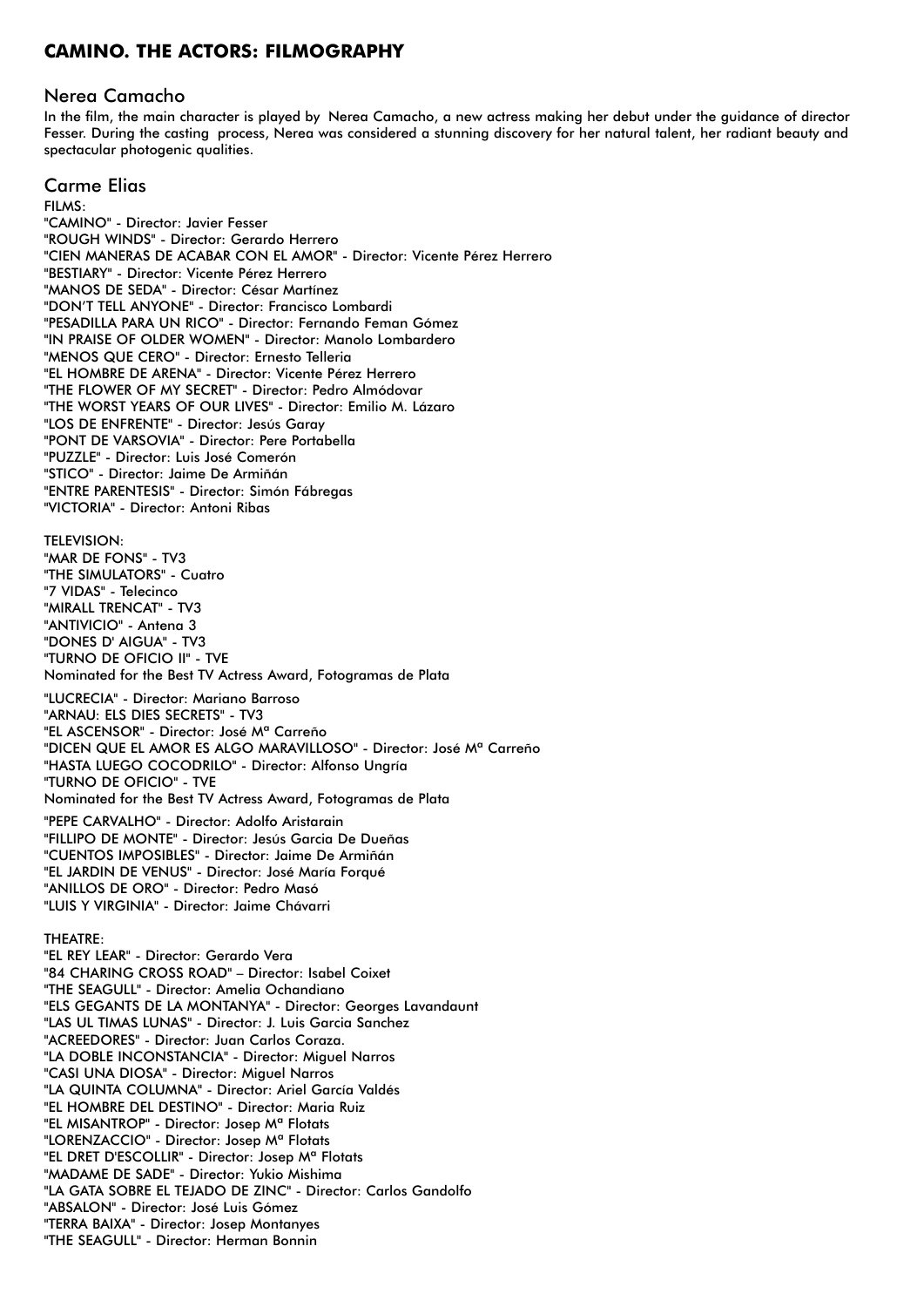#### Mariano Venancio

FILMS

2008. "CAMINO". Director: Javier Fesser

2008. "MORTADELO Y FILEMÓN: MISIÓN SALVAR LA TIERRA". Director: Miguel Bardem

2004. "TÁNGER". Director: Juan Madrid

2003. "LA GRAN AVENTURA DE MORTADELO Y FILEMÓN". Director: Javier Fesser

2001. "EL CIELO ABIERTO". Director: Miguel Albadelejo

1998. "LA HORA DE LAS VALIENTES". Director: Antonio Mercero

1991. "LA TABERNA FANTÁSTICA". Director: Julián Marcos

#### **TELEVISION**

2008. "HOSPITAL CENTRAL". Episódico. Cadena: TELECINCO 2007-2006. "AMAR EN TIEMPOS REVUELTOS". Cadena: TVE 2006. "GÉNESIS, EN LA MENTE DEL ASESINO". Episódico. Cadena: CUATRO 2006. "AQUÍ NO HAY QUIEN VIVA". Episódico. Cadena: ANTENA 3 TV 2005-2002. "CUÉNTAME". Cadena: TVE 2005. "MANERAS DE SOBREVIVIR". Producido por Telespan 2000 2004. "LOS 80". Producido por Boca a Boca 2004. "EL INQUILINO". Cadena: ANTENA 3 TV. 2003. "EL COMISARIO". Cadena: TELECINCO. 2000. "RAQUEL BUSCA SU SITIO". Cadena: TVE 1998. "HERMANAS". Cadena: TELECINCO 1997. "MEDICO DE FAMILIA". Cadena: TELECINCO. 1996. "ESTE ES MI BARRIO". Cadena: ANTENA 3 TV 1993. "FARMACIA DE GUARDIA". Cadena: ANTENA 3 TV

- 1990. "EVA Y ADÁN, AGENCIA MATRIMONIAL". Cadena: TVE
- 1984. "COSAS DE DOS". Cadena: CANAL 9

#### Manuela Vellés

Manuela Vellés first appeared on the Spanish cinema screen thanks to Julio Médem, who gave her the leading role in his latest film "Caótica Ana" after an extended casting process. She began her training in Modern Dance as an adolescent and at 17 joined the Escuela de Juan Carlos Coraza theatre school for a course in acting for young people.

Years later, after a period of training in dance, singing and acting, she took a voice training course with Lidia García followed by an advanced course with Jorge Eines.

In 2008, after her film debut, she completed her training at the Actors Centre in London where she took further voice training courses.

Apart from her role in "Camino", filmed last year by Javier Fesser, her latest work before the camera is "Flores para Belle", a special episode made by TVE to celebrate the extraordinary success of its television series 'Amar en tiempos revueltos'. The plot tells the story of Belle, a beautiful French spy who in 1943 carries out a mission to neutralize Otto Ganz, an industrialist with important connections in the upper echelons of Nazi leadership, who is passing through Madrid.

#### **CAMINO. THE CREW**

WRITTEN AND DIRECTED BY Javier Fesser PRODUCERS Luis Manso / Jaume Roures EXECUTIVE PRODUCERS Luis Manso / Javier Méndez CINEMATOGRAPHER Alex Catalán A.E.C ART DIRECTOR César Macarrón PRODUCTION DIRECTOR Marina Ortiz Lenoir-Grand MUSIC Rafa Arnau y Mario Gosálvez EDITING Javier Fesser VISUAL EFFECTS SUPERVISOR Ferran Piquer COSTUME DESIGNER Tatiana Hernández SPECIAL EFFECTS Raúl Romanillos (EFE-X) MAKE UP **Almudena Fonseca** HAIR STYLIST Martha Marín SOUND José Mª Bloch SOUND EDITING James Muñoz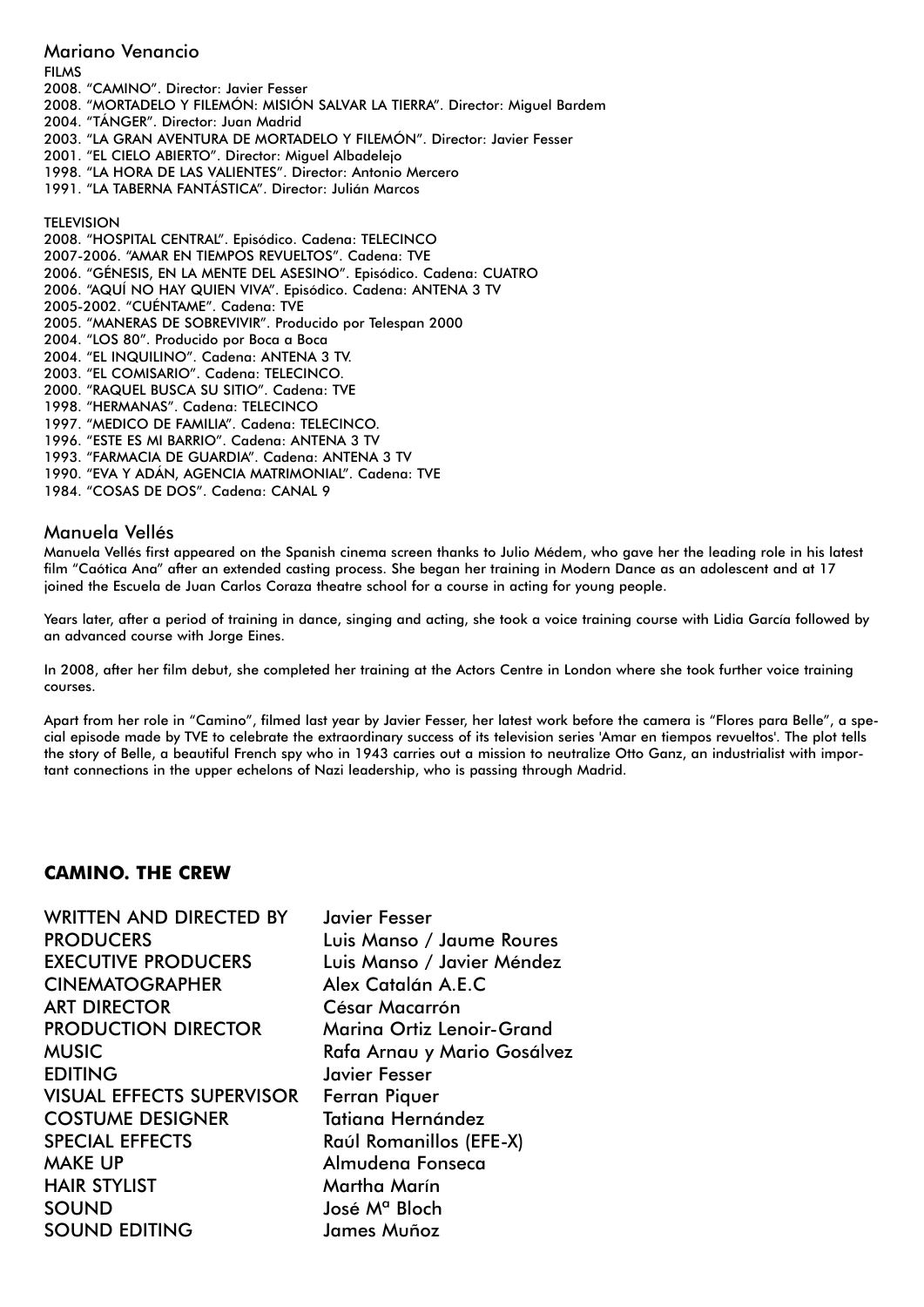#### **CAMINO. THE DIRECTOR: FILMOGRAPHY**

Javier Fesser was born in Madrid in 1964 and is a graduate of Visual Sciences at Complutense University of Madrid.

He discovered cinematography making films in Super 8 mm and in 1986 he founded LÍNEA FILMS, specializing in commercial spots, which led him into the world of filmmaking. In April 1992 he established Películas Pendelton, jointly with Luis Manso, in order to take on cinematographical projects, his true vocation.

The first two works he wrote and directed, AQUEL RITMILLO (1995) and EL SECDLETO DE LA TLOMPETA (1996), became the two most awarded Spanish shorts, including the 1995 GOYA. At Christmas 1998, his first feature film was premiered: EL MILAGRO DE P. TINTO, viewed by 1,300,000 spectators and winner of the GOYA for Best Visual Effects and nominated for another for Best New Director. In February 2003 he presented his second feature: LA GRAN AVENTURA DE MORTADELO Y FILEMON, which won five Goya awards in 2004 and was seen by over 5,500,000 spectators.

Fesser is the creator of countless pieces for Internet, such as the 14?chapter series Javi y Lucy, premiered in December 2000 and registering over two million downloads from the net. In 2005, he wrote and directed BINTA Y LA GRAN IDEA, a short film shot is Senegal in collaboration with UNICEF that has won 88 awards at international film festivals and was nominated for an OSCAR in 2007. This film deals with the issue of girls' education, and forms part of the fulllength film EN EL MUNDO A CADA RATO.

Fesser is also one of the authors of Notodofilmfest, a festival that has become a reference for short films on Internet and which is currently preparing its seventh edition.

In the year 2006, Fesser published his short novel Tres Días en el Valle [Three days in the valley] and produced CANDIDA, his brother Guillermo Fesser's first film, in which he also co-authors the script.

CAMINO is Fesser's third feature film, of which he is screenwriter, director, producer and editor.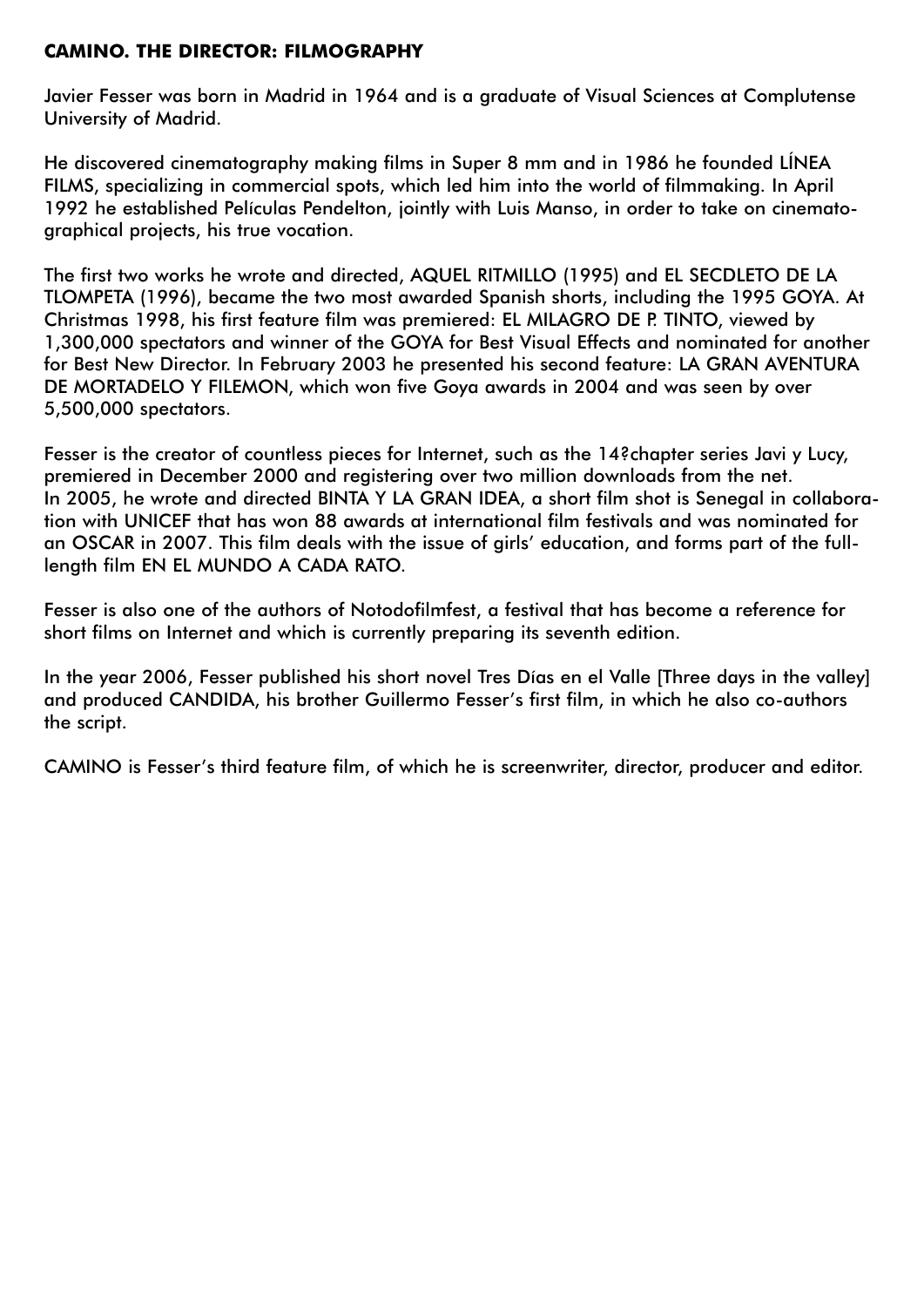#### **CAMINO. THE PRODUCERS: FILMOGRAPHY**

Películas Pendelton was created in 1992 by director Javier Fesser and producer Luis Manso, with the aim of alternating advertising work (the sector both came from) with films (their true vocation). However, in 2003 Películas Pendelton, despite having won major awards such as the "Gran Premio de San Sebastián" or the "León de Oro" at the Cannes Festival, in this category, resolved to give up advertising altogether and concentrate solely on films.

Their first steps in cinema consisted of two short films directed by Javier Fesser and produced by Luis Manso: "Aquel Ritmillo" (1994) and " El Secdleto de la Tlompeta" (1995). These two works won 45 prizes, including the "Goya" (1995), "Best European Short Film" at the Premiers Plans d'Angers Festival (1995), "Best International Comedy" at the Albany NY Festival, (1996), and the "Special Award of the Jury" at Clermont-Ferrand (1996).

In December 1998, Películas Pendelton presents its first feature film, "El Milagro de P. Tinto". Directed by Javier Fesser and produced by Luis Manso for Películas Pendelton and Sogetel, the film was selected and awarded at international festivals (Sundance, Seattle, San Sebastián, Valladolid, London, Göteborg, Locarno, Peñíscola…), besides winning the "Goya" for Best Special Effects and receiving the "Entrada de Bronce" for being the third largest box office success of the year. Moreover, "El Milagro de P. Tinto" became the first Spanish film to be distributed world wide by Buenavista International.

In February 2003, Películas Pendelton presented its second feature: "La Gran Aventura de Mortadelo y Filemón", directed by Javier Fesser and produced by Luis Manso, in a coproduction with Sogecine. This was the biggest box-office hit that year for newly released films (including international films) and currently ranks as the second Spanish film in history as far as takings are concerned. It has also won a number of prizes, such as for example five "Goya" awards for the categories of Production Management, Art Direction, Editing, Special Effects, Make-up and Hair Styling.

In 2004 Peliculas Pendelton produced "Binta y la gran idea", a short film shot in Senegal, directed by Javier Fesser and produced by Luis Manso, which, along with four other shorts, made up the feature film "En el mundo a cada rato". "Binta y la gran idea" has received 88 awards, over half at film festivals in the United States. For this work, Javier Fesser and Luis Manso were nominated for an "Oscar" in 2007 for Best Fiction Short Film.

In 2005, Películas Pendelton produced Guillermo Fesser's first film "Cándida", co-written by Guillermo and Javier Fesser and produced by Luis Manso in a co-production with Sogecine, and premiered in December 2006.

In the summer of 2007, Películas Pendelton filmed "Camino", written and directed by Javier Fesser and produced by Luis Manso in a co-production with Mediapro.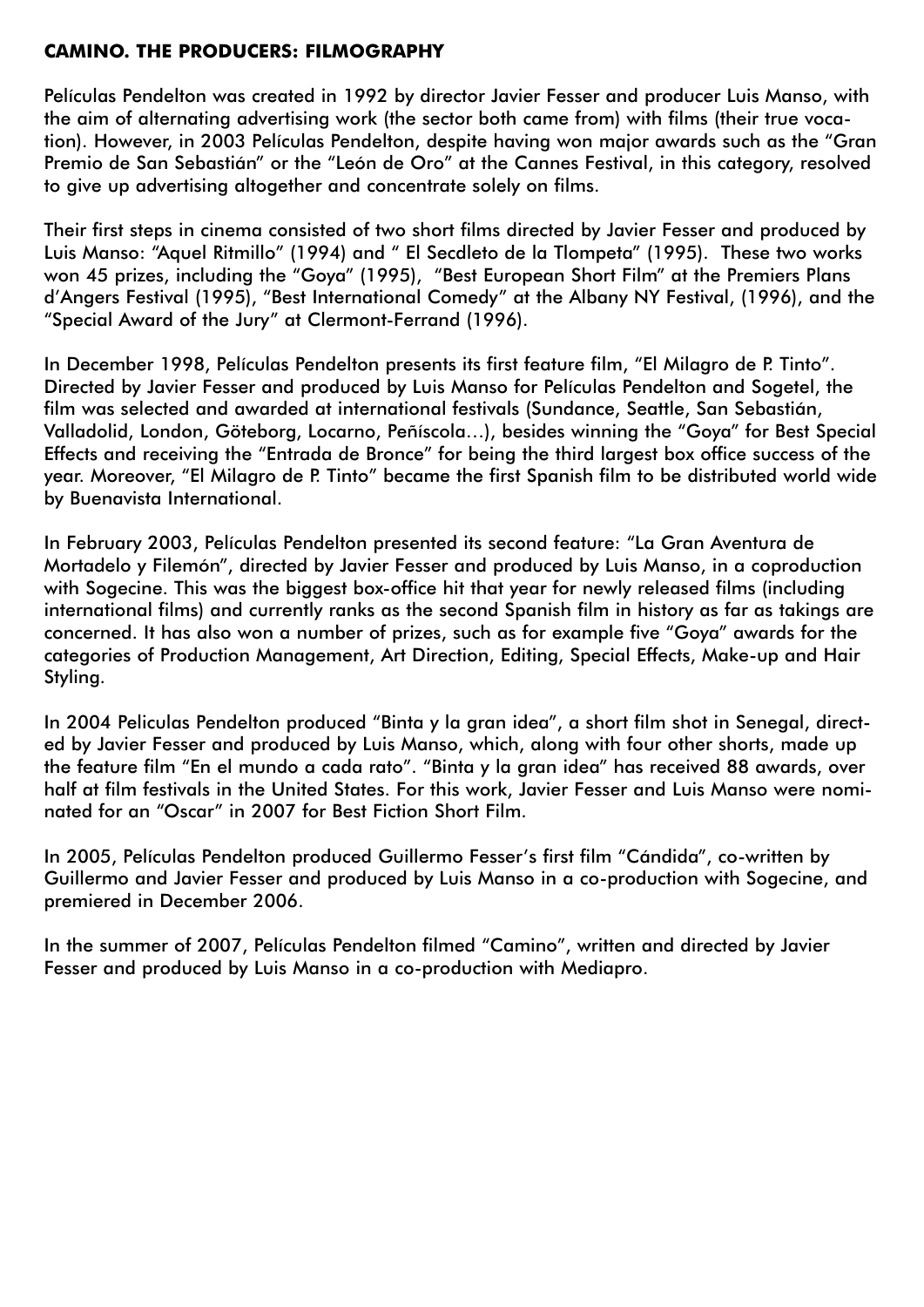#### **CAMINO. REVIEWS / REVIEW QUOTES**

"A work of art." GUIA DEL OCIO (Edmon Roch)

"Camino is a fascinating miracle." CINEMANIA (David Bernal)

"A horrifying but convincing portrayal of the Opus Dei." EL PAIS (Carlos Boyero)

"Devastating and overwhelming. Beauty and intelligence through and through." FANZINEDIGITA

"An implacable, fascinating and very tender film." Camino is real cinema DIARIO VASCO (Begoña del Teso)

"A revealing, moving and brave film which unsettles you inside and, of course, does not leave anybody indifferent." MUCHOCINE.NET (Pablo López)

"Great performance by debutant Nerea Camacho, a girl whose fragile smile in cinemascope can break a heart. What a film!" ON MADRID (Yago García)

"The true origin of the story told by Fesser does not prevent the film from splashing around in fables and fantasies while being true and impossible at the same time. A fascinating beginning ...a moving and thunderous ending.

Camino is a journey with brilliant sequences and moments of breathtaking poetic force which turns confusion into philosophy and double meaning into spirituality.

A brilliant as well as an excessive work that provokes attraction and repulsion. In a radiant, chromatic and tasty way it depicts some dark sides of our own inside, when it describes dark, cunning and calculating environments in the believe they are enlightening. "Camino is pure polysemy, it is plurality of meanings and disparity of feelings. ... it is difficult to forget some of its lasting moments. Its actors, Carmen, Elías, Mariano Venancio, Manuel Vellés are all magnificent, but the child Nerea Camacho is not only magnificent, but absolutely glorious, blessed and completely celestial.

Moments of great cinema straighten and daunt its characters' feelings and emotions." ABC, SPAIN (E. Rodriguez Marchante)

"Fesser succeeds at stamping his more personal and vehement style, his taste for fantasy combining with reality and a precise and brilliant esthetics which are borrowing from comics and advertising in equal parts.

Camino is an uncomfortable account, deliberately ambiguous. ... It is an odd and unusual film, without any referential model, but above its strangeness it manages to be undoubtedly efficient because it succeeds in awakening deep feelings, leaving a hint of restlessness with the memory." EL CULTURAL (Alberto Bermejo)

"Fesser manages to mix styles and genres without losing its way. "Camino" breaks the rules while carrying the viewer happily through a visually spectacular two and a half hours. Pers are superb across the board, with Elias in particular resisting the temptation to lapse into mere caricature and creating a wonderfully complex character as a result. The radiant-eyed, debutante Camacho has a joyous screen presence, suffusing her role with a transcendent saintliness that makes the priests eager to canonize her." VARIETY (Jonathan Holland)

"Fesser's Camino rivets San Sebastian audiences. Tangible proof of how a religious organisation can condition the lives of its members is well documented. With Camino ("Path") Javier Fesser shows how this radicalisation is condemnable from any perspective.

Camino has pulled off a miracle. A miracle that the characters invoke throughout the entire film to save the life of an innocent person. Yet in the film the laws of life follow their natural course, which comes as no surprise, for the director deals with his issues fearlessly, exposing them from the very beginning of the film, as only great artists can." CINEUROPA (Carlo d'Ursi)

"Camino is a fully justified moral indignation. (...) It is tragedy at the beginning (that of the child and her parents) and a denunciation (her own family and the Opus Dei "encourage" her to suffer) of an aberrant fanaticism and propaganda. The most serious criticism of the Opus Dei." EL MUNDO (Francisco Marinero)

"Javier Fesser susprises with a brutal and heartbreaking fairy tale. A spiritual film about love, death and the Opus Dei." EL MUNDO (Luis Marínez)

"Exhausting, intense, sad, luminous, vitriolic, repairing, excessive, tender". CONTRAPICADO (Evaristo Martínez)

"Fresser tackles with risk, develops with credibility and ends up leaving the spectator with a high degree of emotional tension. Breaking (and heartbreaking) performance by Carmen Elias." LA VANGUARDIA (Lluis Bonet)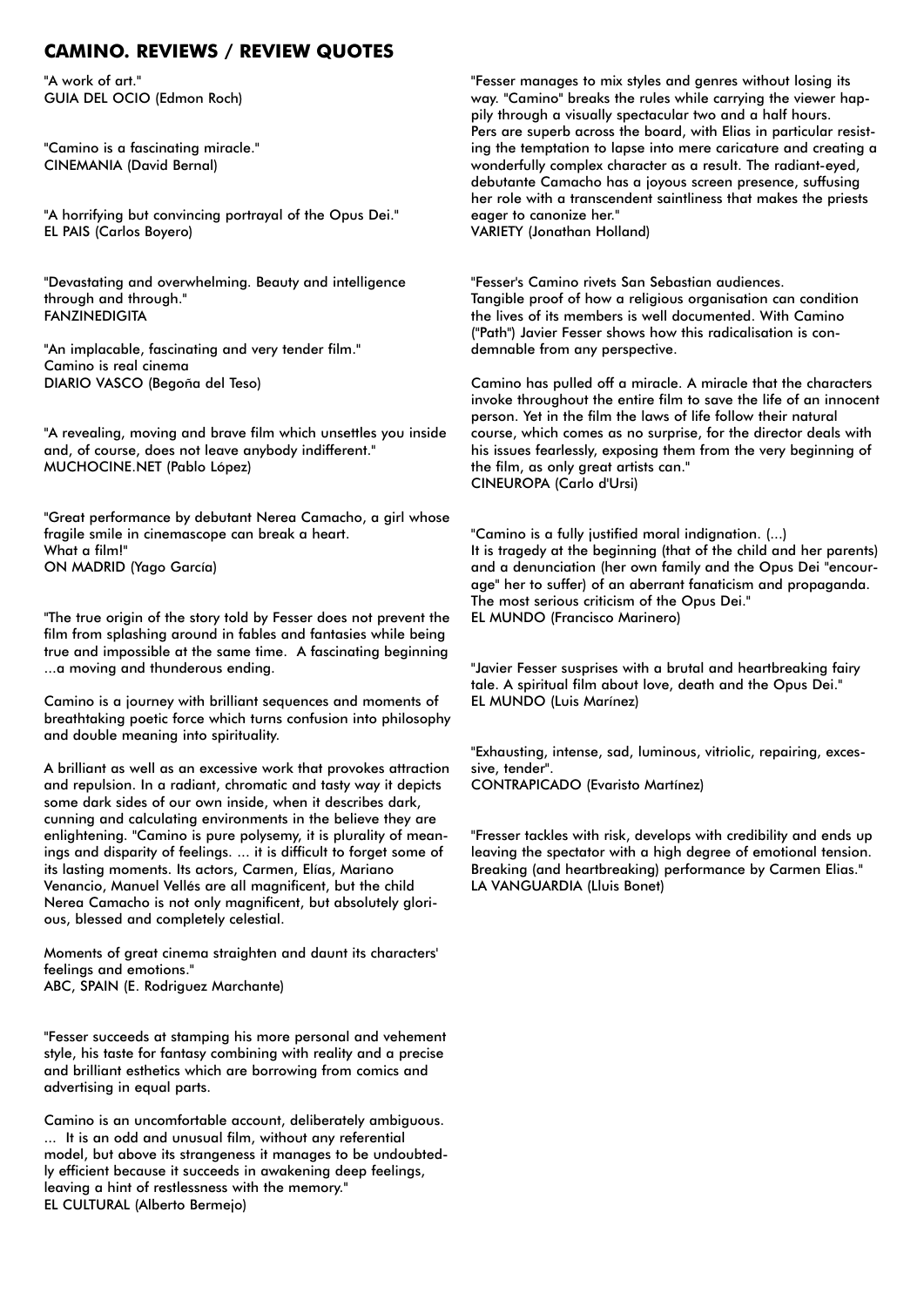#### **CAMINO. HOLLYWOOD REPORTER REVIEW**



**Film Review: Camino**

**Bottom Line: A daring, compulsively watchable melodrama against religious fundamentalism.**

By Deborah Young

Sep 25, 2008



*San Sebastian Film Festival, In Competition*

A rather extraordinary movie about an 11-yearold girl who falls in love while dying of cancer, "Camino" is raptly fascinating for over two hours, as Spanish director Javier Fesser intertwines melodrama, horror and animation in outrageous new ways. It is earmarked for media attention

thanks to its biting criticism of the controversial Opus Dei movement and Catholic fundamentalism in general. Widely acclaimed at its San Sebastian bow, it has already been sold to Latin America.

Fesser's uncompromising script is not anti-religious, though it condemns the dehumanizing effects of religious extremism with great conviction. Negative fallout might be anticipated from conservative circles in the Catholic church, but if the Opus Dei put-downs in "The Da Vinci Code" didn't harm that film's boxoffice, they're unlikely to do much commercial damage here, either.

In its own way, "Camino" is every bit as over the top as Dan Brown's novel; it is just far more realistic in its depiction of life in an Opus Dei center and flagship hospital at the University of Navarra. Also, the film's insistence that it is based on a true story points the finger at the organization founded by now-canonized saint Josemaria Escriva, who appears in the film in the form of a gilded statue and whose book "El Camino - The Way" is referred to in the film's title.



Camino is also the name of the young protagonist (Nerea Camacho), a sugarysweet, very pretty girl with big blue eyes who could have stepped out of a Walt Disney movie. Lo and behold, when Camino's class puts on a school play, scenes from Disney's 1950 "Cinderella" are excerpted. She would be ideal in the leading role opposite young Jesus (Lucas Manzano), the boy she has a crush on, as Prince Charming, but there is another fate awaiting her.

In a bold directing choice, film opens on its toughest scene: Camino's death in a hospital

room, surrounded by priests, doctors, nurses and her pathologically religious mother. The scene is played straight and is very moving, unlike the effect it will have at the end of the film when everything is put in a different context.

Back to six months earlier, when Camino experiences sharp back pains, the first symptom of her illness. Her stern mom (Carmen Elias), a caricature of Catholic fervor, tells her to offer up her suffering for the poor children in the world More compassionate is her loving but weak dad (Mariano



**Advertisement**

**Film fest news Risky Biz column Studio showscase** **Risky Biz Blog Film Reporter Risky Biz column**

**Film Review: The Curious Case of Benjamin Button Film Review: Cadillac Records Film Review: Bolt Film Review: Twilight Film Review: Journey to the Center of the Earth Film Review: Being W Film Review: Sex Drive Bart Got a Room Forgetting Sarah Marshall Smart People**

**TV Review: 24: Redemption TV Review: Accidental Friendship TV Review: Nova: The Bible's Buried Secrets TV Review: A Colbert Christmas: The Greatest Gift of All TV Review: Crash TV Review: Pam: Girl On The Loose TV Review: On the Road in America American Experience: George H.W. Bush Television Review: 'Molotov Alva and His Search for the Creator: A Second Life Odyssey' Television Review: 'Not Going Out'**

**The Diving Bell and the Butterfly 27 Dresses The Golden Compass**